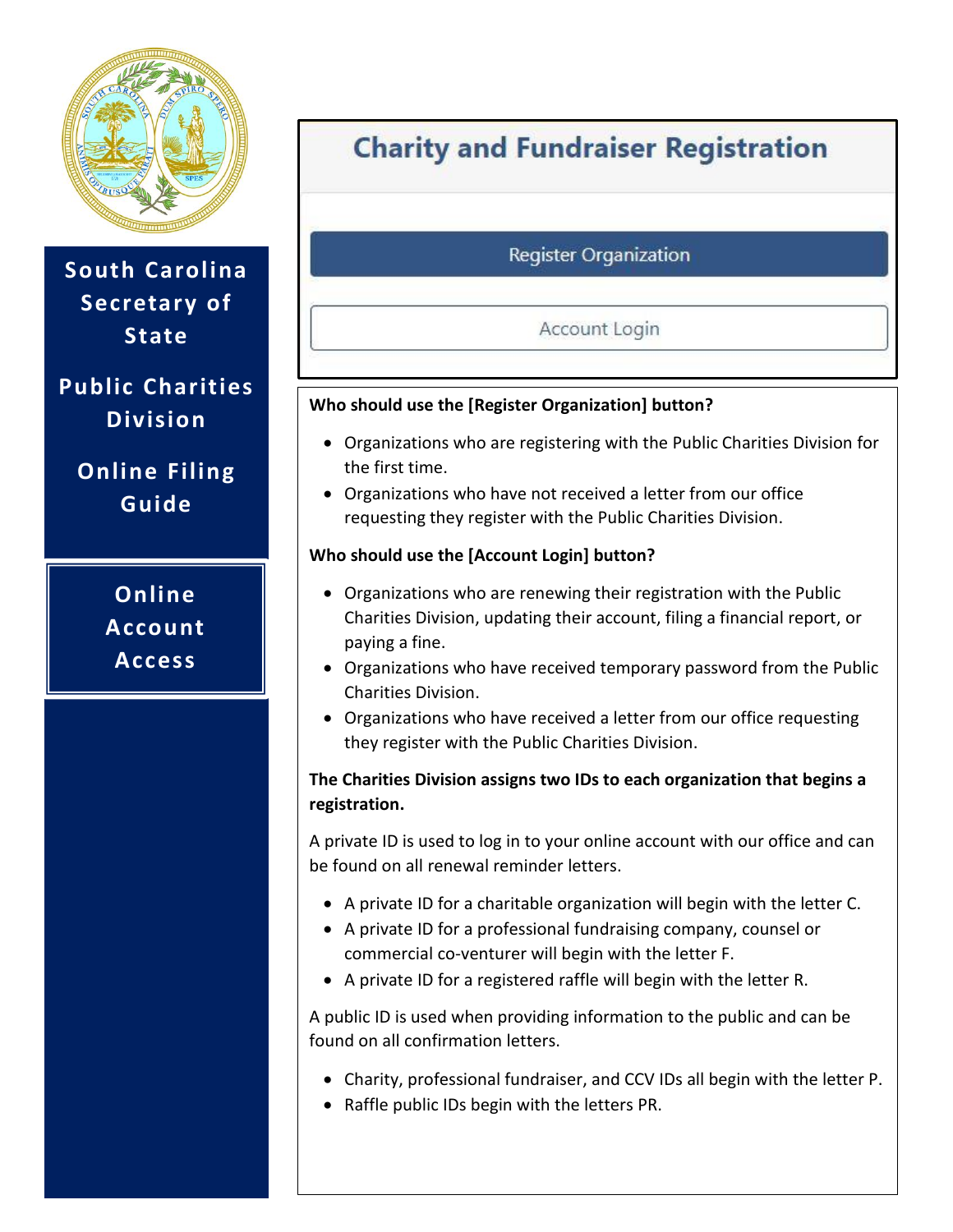

**South Carolina Secretary of State**

**Public Charities Division**

**Online Filing Guide**

> Resetting a **Password**

# Welcome to the Charities Online Filing Portal

## **Resetting a Password**

1. Use the [Account Login] button to begin the process of resetting your password.



2. Use the [Forgot Password? Reset it] link.

|              | <b>Account Login</b>                 |  |
|--------------|--------------------------------------|--|
| Private Id * |                                      |  |
|              | Do not enter anything in this field. |  |
| Password *   |                                      |  |
|              | Do not enter anything in this field. |  |
|              | Login                                |  |
|              | Forgot Password? Reset it            |  |

3. Enter your private ID and use the [Request Password Reset] button.

| <b>Request Password Reset</b>                                                                                                                                                                                                                                          |
|------------------------------------------------------------------------------------------------------------------------------------------------------------------------------------------------------------------------------------------------------------------------|
| You may reset your password by supplying your user<br>name in the space below and clicking the Request<br>Password Reset button. An email with a password reset<br>link will be sent to your email account. Click on the link<br>to reset your password.<br>User Name* |
| <b>Enter your private ID</b>                                                                                                                                                                                                                                           |
| X Cancel Reset<br>← Request Password Reset                                                                                                                                                                                                                             |